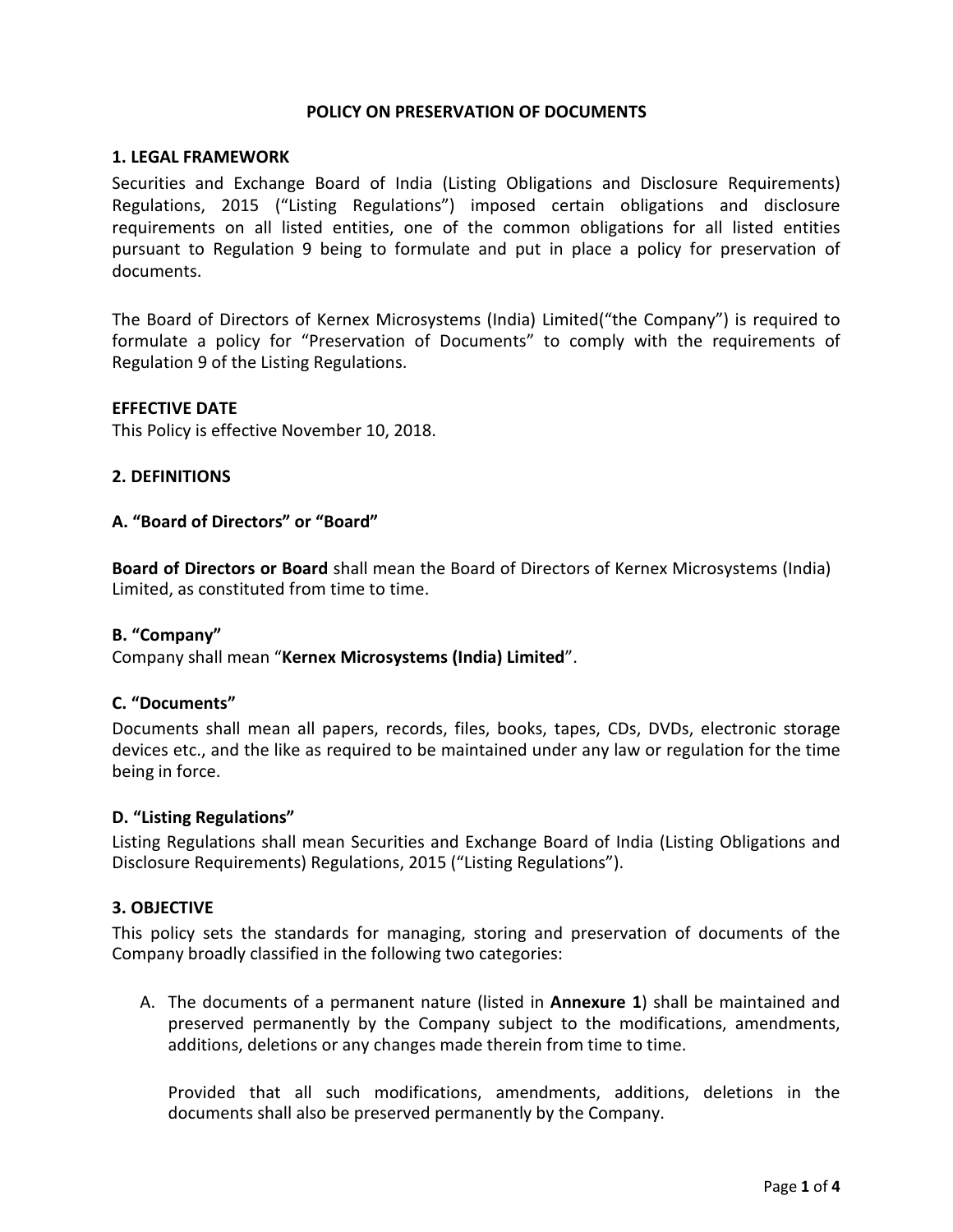B. The documents to be maintained and preserved for a specified time period after completion of the relevant transactions (listed in **Annexure-2)** shall be preserved by the Company for the term not less than eight years after completion of the relevant transactions subject to the modifications, amendments, additions, deletions or any changes made therein from time to time.

Provided that all such modifications, amendments, additions or deletions in the documents shall also be preserved for a term not less than eight years.

Provided further that the Company may keep the documents as specified above in an electronic mode.

## **4. ROLES & RESPONSIBILITIES**

The respective Departmental Heads of the Company shall be responsible for maintenance, preservation and destroying of documents in respect of the areas of operations falling under the charge of each of them, in terms of this policy.

## **5. GENERAL**

Notwithstanding anything contained in this policy, the Company shall ensure compliance with any additional requirements as may be prescribed under any laws/regulations either existing or arising out of any amendment to such laws/regulations or otherwise and applicable to the Company, from time to time.

## **6. DESTRUCTION OF DOCUMENTS**

After the expiry of the statutory retention period, the preserved documents may be destroyed in such mode under any instructions approved by the department head(s). Destruction of documents as a normal administrative practice will also be followed for the records which are duplicate/unimportant/irrelevant.

This applies to both Physical and Electronic Documents.

### **7. COMMUNICATION AND DISSEMINATION OF THE POLICY**

For all new Employees, a copy of this policy shall be handed over as a part of the joining documentation, along with other HR related policies. For all existing Employees and Directors, a copy of this policy shall be posted on the intranet and the web-site of the Company.

### **8. AMENDMENTS**

The Board may subject to the applicable laws amend any provision(s) or substitute any of the provision(s) with the new provision(s) or replace this policy entirely with a new policy. However, no such amendment or modification shall be inconsistent with the applicable provisions of any law for the time being in force.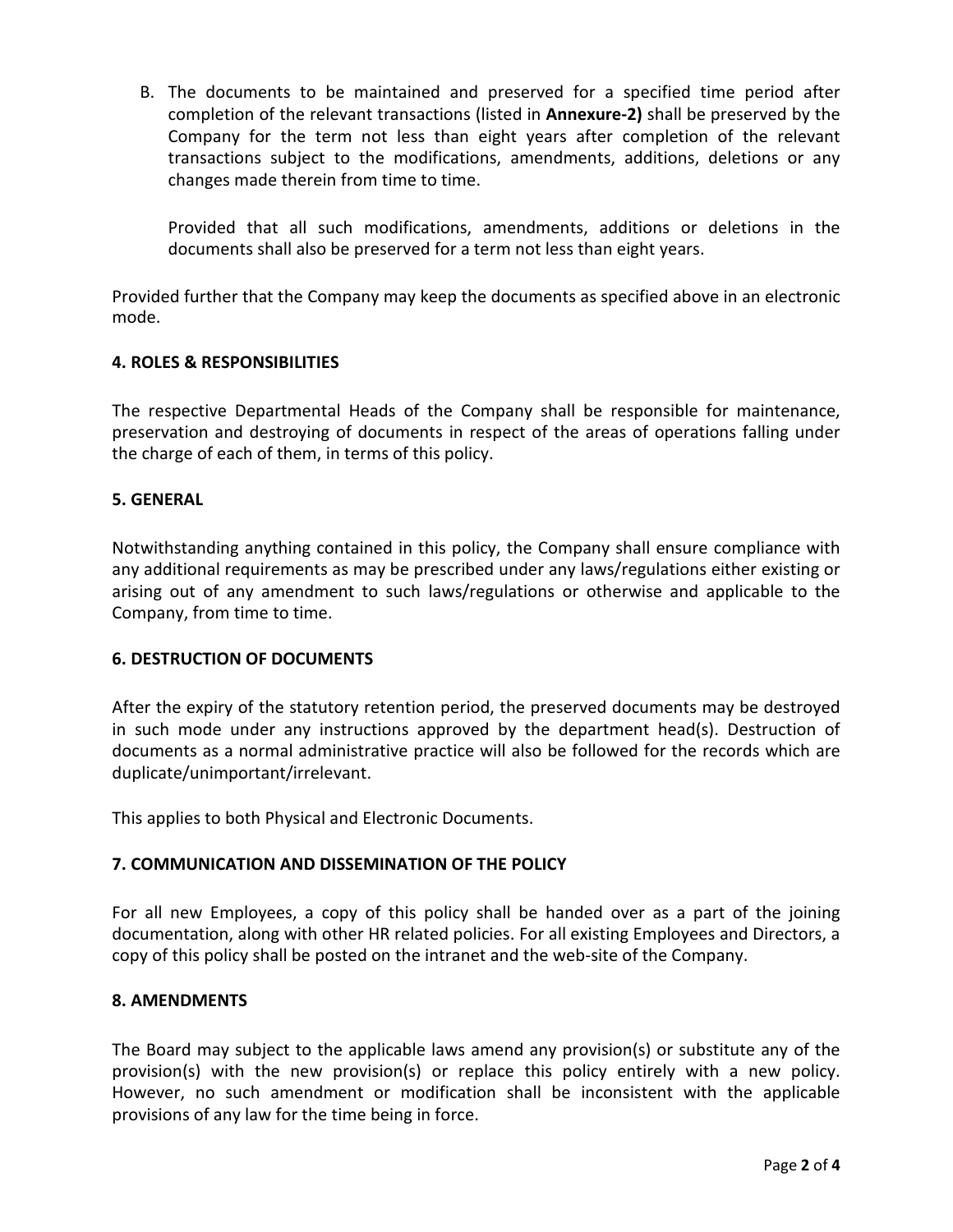# **Documents whose preservation shall be permanent in nature**

| S.No | <b>Nature of Document(s)</b>                                                                                                                |
|------|---------------------------------------------------------------------------------------------------------------------------------------------|
| 01   | <b>Registration Certificates</b>                                                                                                            |
| 02   | Licenses & Statutory Approvals                                                                                                              |
| 03   | Statutory Registers required under applicable laws                                                                                          |
| 04   | <b>Audited financial statements</b>                                                                                                         |
| 05   | <b>Minutes of General Meeting</b>                                                                                                           |
| 06   | <b>Minutes of Board Meeting</b>                                                                                                             |
| 07   | Minutes of various Committee Meetings                                                                                                       |
| 08   | <b>Material Agreements/Contracts</b>                                                                                                        |
| 09   | Orders issued by Courts/Statutory bodies                                                                                                    |
| 10   | Investment Documents/proofs including certificates etc.                                                                                     |
| 11   | Any other document as may be required to maintain permanently in terms of<br>applicable law(s), maintained and preserved from time to time. |